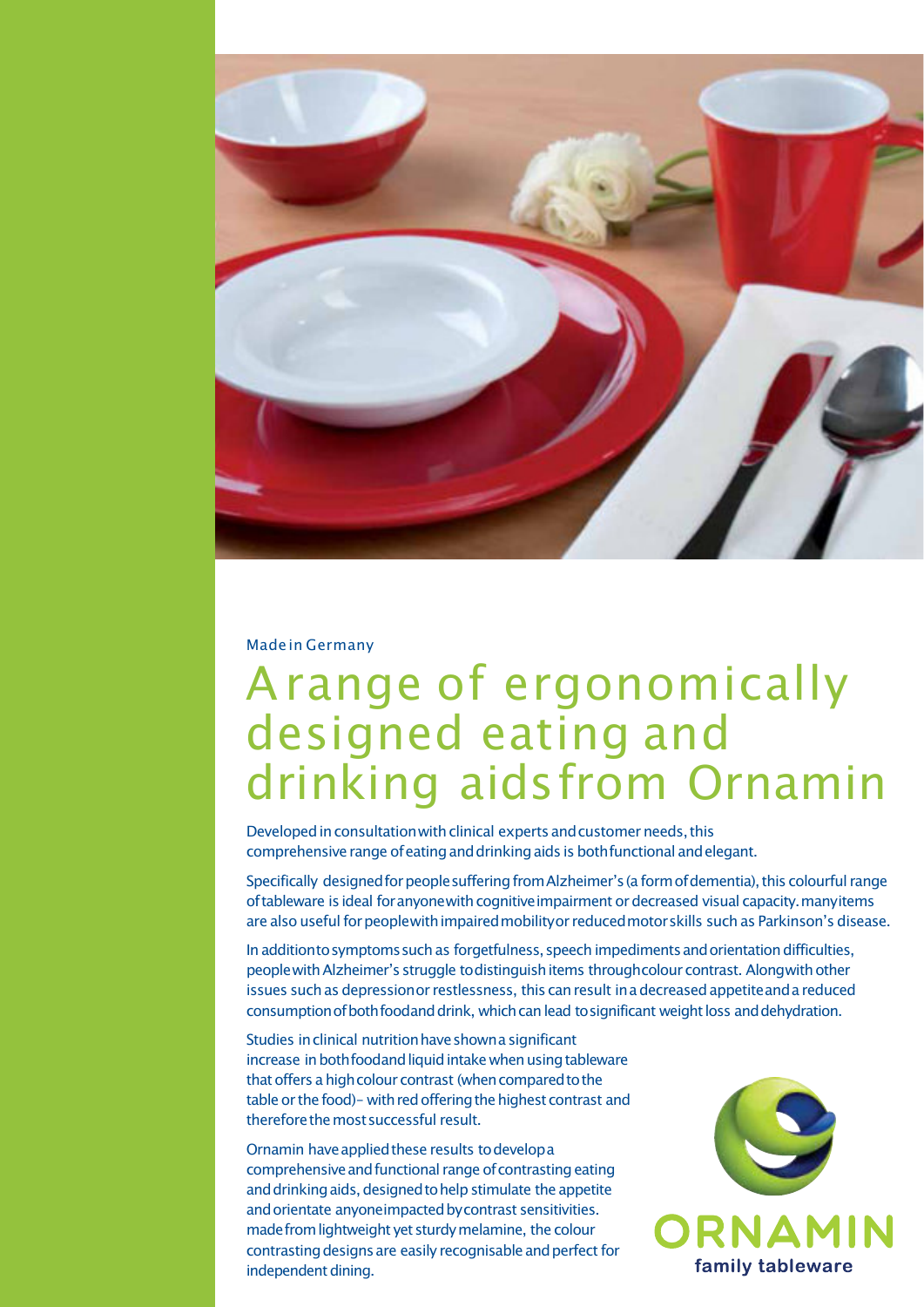

## **Vital Series**

A range of red and white contrasting tableware designedtostimulate the appetite and help people more easily see their foodor drink due to the colour contrasting rims.

Each piece is designed for maximumfunctionality andease of use, making it easy for anyone with cognitive impairment or other mobilitylimitations todinewith dignity and independence.

#### VitalPlate andBowl

- sloping inner edge helps food be easily scooped
- $\Box$  inconspicuous overhang for added grip and stability
- anti-slipping on base to stop unwanted movement
- ■■ ideal for singlehandeduse
- $\Box$  plate edge higher than a standard plate
- plates suited to main meals and soups
- bowl suited to entrees and desserts, or for smaller portions



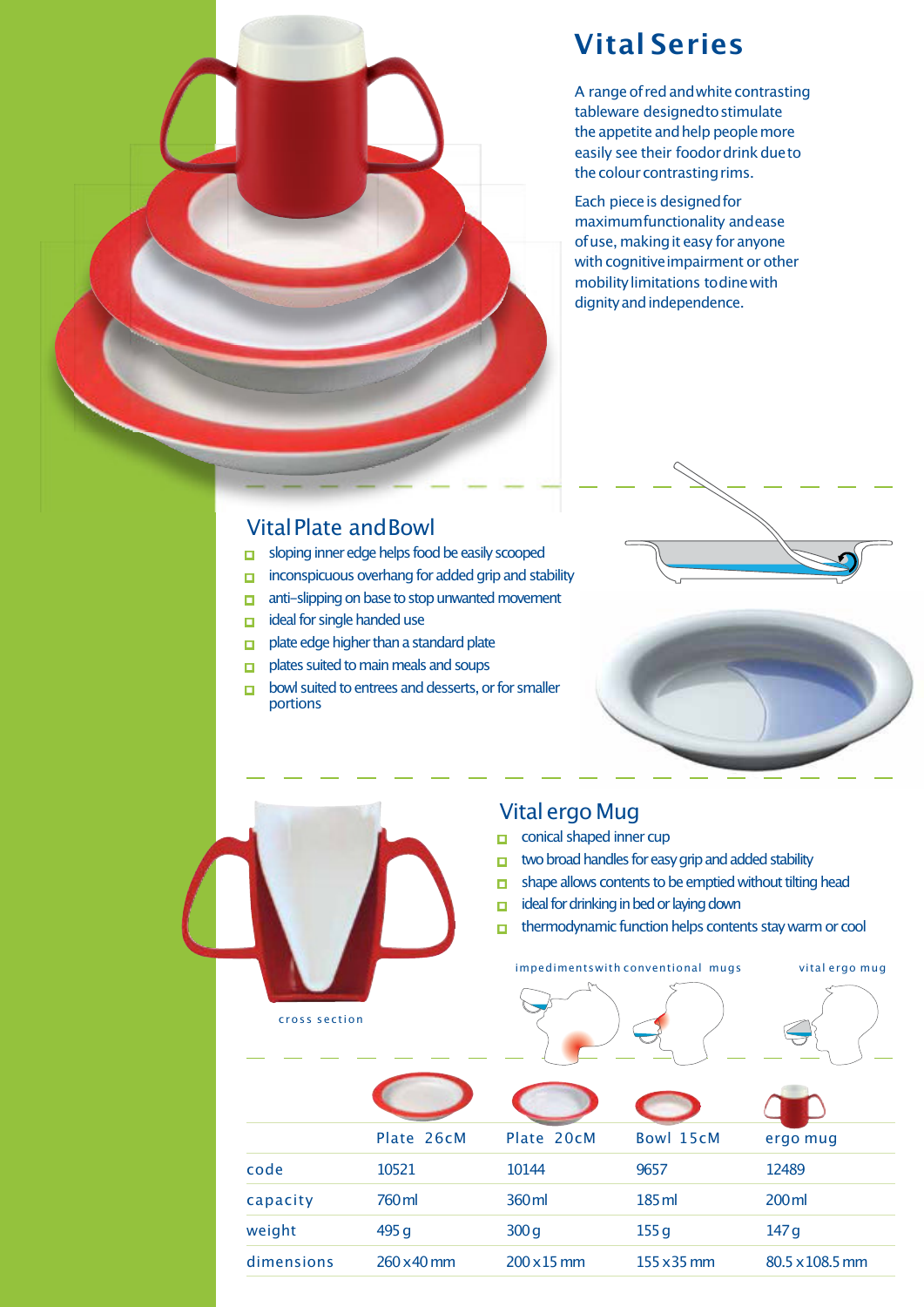

## **Thermo Series**

An innovativerange of tableware as simple as it is ingenious. designed to keep foodwarmer for longer, these productsare ideal for slow eaters, ensuring that the meal or drink stays warm and flavoursome right to the last mouthful.

Through a special openingin the outer wall, the plate or bowl can be filled with hot water to help keep the foodwarm, at the same time, it helps reduce the risk of burns while keeping the heat on the inside where itis needed.alternatively, the tableware canalso be filled with chilled water to help keep fooditems cold as needed.

Made from a high-qualitymelamine inner with an external thermoplastic material outer and two grip inserts made of a soft, non-slipsilicone plastic. the handles provide a firm hold while also covering the fill holes to prevent the hot or cold water from spilling.

#### Thermo Plate andBowl

- ■■ thermodynamic function helps contents stay warm or cool
- red and white colour for maximum contrast
- **Extra deep bowl and broad plate**
- non-slip handles for added grip and stability
- anti-slip ring on base to stop unwanted movement
- ■■ replacement handles available (sold as pair)



cross section: fill the base with hot or cold



#### thermo Mugs

- ■■ thermodynamic function helps contents stay warm or cool
- large ergonomic handle for easy grip
- white interior ensures colour of drink is maintained
- Vital Thermo Mug offers conical shaped inner cup
- ■■ Glow-in-the-darkmugglows after exposure to light

|            | Plate       | <b>Bowl</b>       | Mug              | MugVital            | Glow              | handles |
|------------|-------------|-------------------|------------------|---------------------|-------------------|---------|
| code       | 10863       | 10858             | 11797            | 11792               | 5124              | 9726    |
| capacity   | 425 ml      | 300 ml            | 320 ml           | $200 \,\mathrm{ml}$ | 280 <sub>ml</sub> |         |
| weiGht     | 450q        | 224q              | 155 <sub>g</sub> | 145q                | 115 <sub>q</sub>  | 15g     |
| dimensions | $255x42$ mm | $190\times 63$ mm | 80x108mm         |                     | 80x108mm 71x115mm | 16x85mm |





glow in the dArk cross section mug cross section mugvital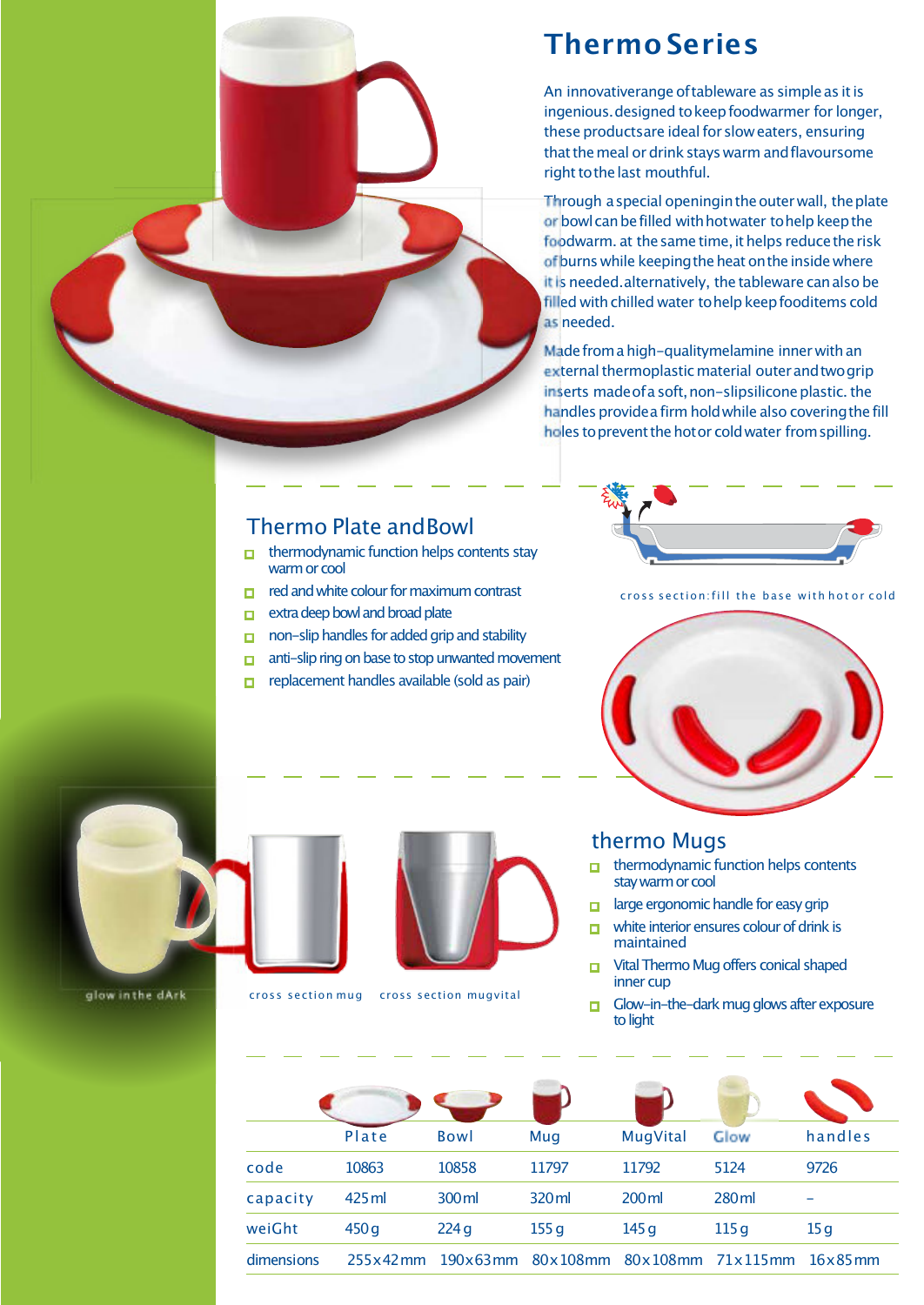## **Ergo Plus Cup**

Ideal for peoplewith tremors or limited hand dexterity, this sturdy cuphas two wide handles for safe handling and stability. handles can be grasped by the hand or slid over the hand for added security when hands are placed around the cup.

Available in a range of colours, the ergo Plus includes a measurement scale on the inside of the cup to help with easy volume control.

use with the non-drip spouted lid for addedsafety against spillage.

■ weight 90g apacity 250ml a dimensions 71x100mm

| colour | natural | yellow | orange | red  | blue |
|--------|---------|--------|--------|------|------|
| code   | 3187    | 3190   | 3191   | 3194 | 3195 |

## **Non-Slip Cup**

More than just a colourful design, these innovative non-slip cups are made from a special non-slipmaterial to ensure a firm grip even when hands are dampor trembling. available in a range of colour combinations, the contrasting designs help to orientate the hand to the middle of the cup.

The non-slipcup comesintwobrightdesigns– a flower ormeasuring icon design.the vibrant colours of the flower design make it especially attractive to people suffering from visual or cognitive impairment, while the measuring icons make it especially easy to pour and record volume measurements.the measurement amount (in millilitres) is highlighted in the centre of each circle.

Use with the non-drip spouted lid for addedsafety against spillage. ■ weight 42g ■ capacity 250ml ■ dimensions 71x100mm

|        | translucent Flower |                         | oPaQueFlower |      |      |      | Measurement           |      |      |                         |      |      |
|--------|--------------------|-------------------------|--------------|------|------|------|-----------------------|------|------|-------------------------|------|------|
| colour |                    | white oranGe Green Blue |              |      |      |      | Blue yellow Green red |      |      | Blue Green oranGe white |      |      |
| code   | 8713               |                         | 8709         | 8711 | 9484 | 9486 | 9487                  | 9488 | 5941 | 5943                    | 5945 | 5946 |

#### **NoN-Drip Spouted Lid**

An optional accessory to suit most mugs or cups in the Ornamin range, this spouted lid can be sealed over the top of the cup to prevent leaks or spills.

The spout also makes it easier to drink without the need to tilt the head, and helps to control the flow of liquid, the user is required to gently suck to release the fluid, so controlling the rate offluid release and minimising the risk of choking.

Promotes independence for anyone with limited mobility or dexterity, or anyone who struggles with ordinary drinking function following a stroke or otherdebilitatingillness.

code 6972 ■ weight 20g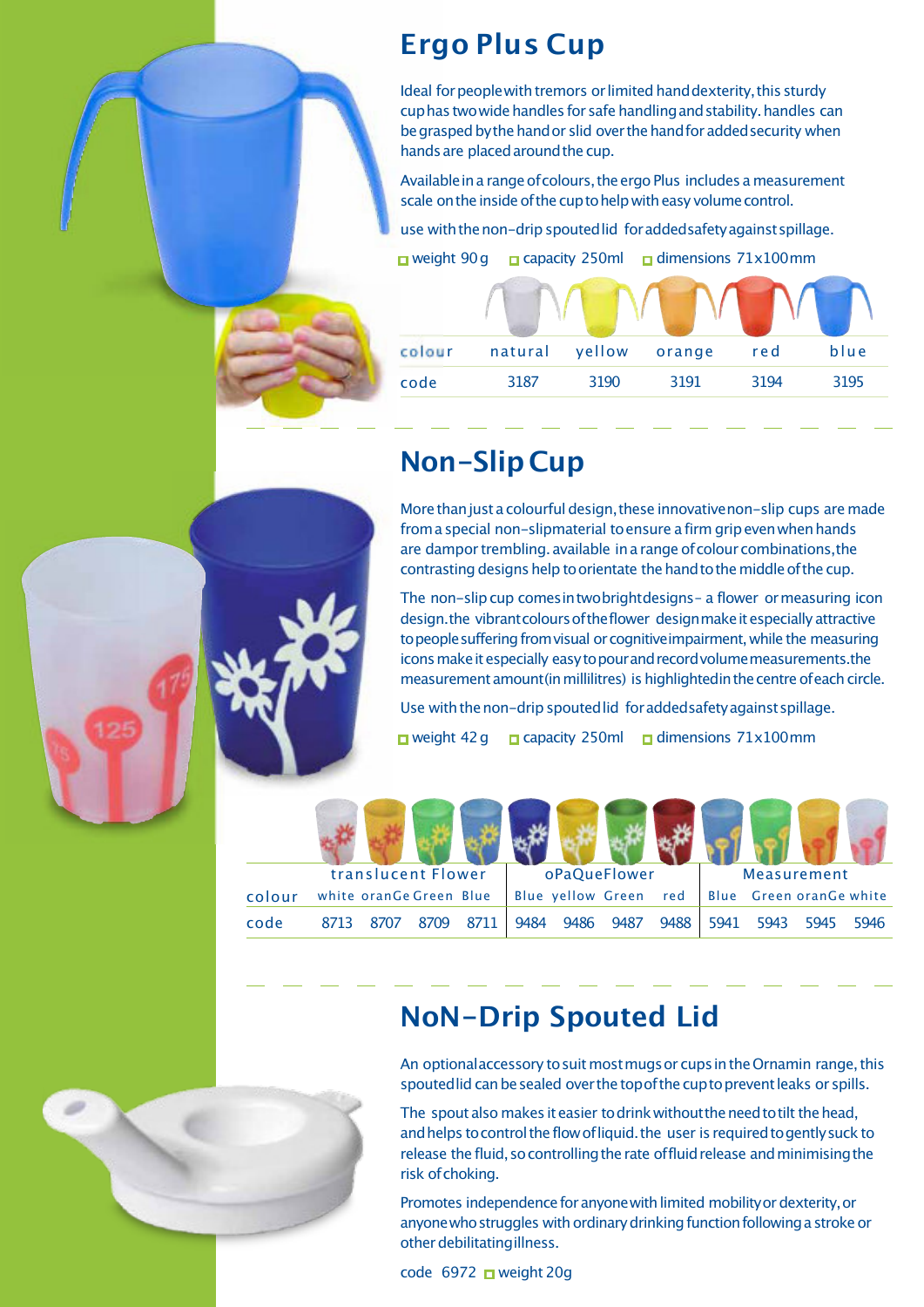

Made of durable polypropylene, these non-slipplacemats have a special coating on both sides of the mat to help when eating and ensure against unwanted slippage.

The anti-slipproperty of the top surface is quaranteed to hold dishes firmly and securely, ensuring the plate does not need to be held while eating. the special coating on the bottomsurface prevents the mat from slipping on the table or eating surface. easy towipe clean.

 $\overline{\phantom{0}}$  dimensions 395x275 mm

| colour | Blue | red  | yellow | Green |
|--------|------|------|--------|-------|
| code   | 6206 | 6208 | 6209   | 6207  |
|        |      |      |        |       |

## **Non-Slipboard**

The simple yet innovativedesign of this melamine non-slip board allows people with limited mobility or hand dexterity to prepare foodor butter bread without the need for help. the clever designsuits bothright and left handedusers.

Three sides of the board have a raised edgetohold bread or other foodin place and prevent it from moving. the base on the board has an anti-slip ring to ensure the board remains secure on the preparation surface. these features make it easy to butter bread with just one hand.

Available in a range of bright colours, these boards can be stacked for optimum space saving in the kitchen. dishwasher safe.

Use with the optional food Preparation Aidtohelphold fruit, vegetableor cheese.

■ weight 360g ■ dimensions 220x170mm

| colour | Blue | red  | yellow | Green |
|--------|------|------|--------|-------|
| code   | 6599 | 6597 | 6598   | 9109  |

## **Food Preparation Aid**

An optional accessory for the non-slip board, this useful tool can be used to help when cutting foodsuch as fruit, vegetables or cheese. ideal for peoplewith limited mobility or dexterity, or only the use of one hand.

the small plate with four spikes attaches easily to the edge of the non-slip board, and helps to hold whatever small item is beingcut, peeled or prepared.

code  $11449$   $\Box$  weight 35g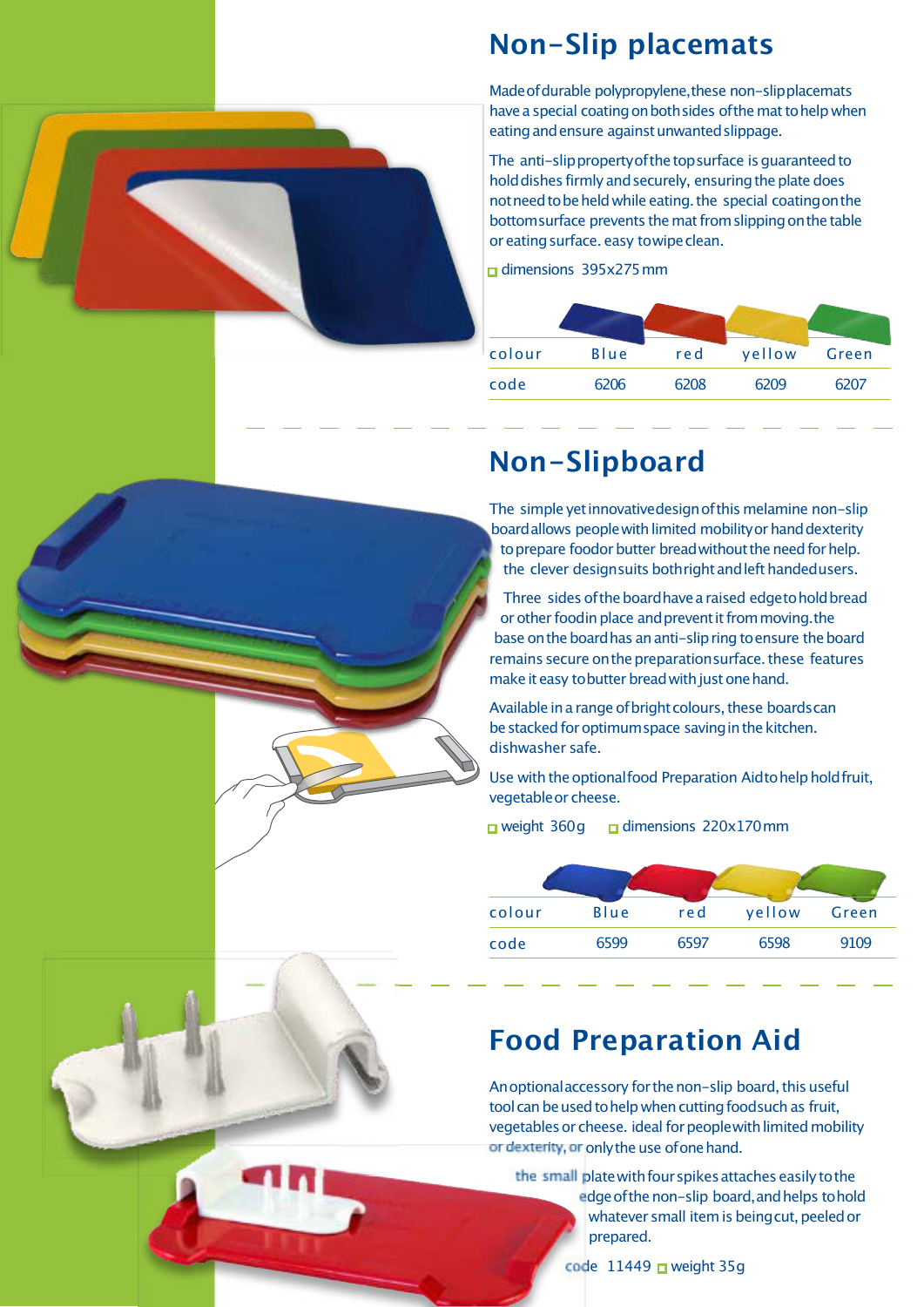#### **Product Finder**

#### Finding theBest Support – the appropriate help for every need

The various eating and drinkingaids by Ornamin provide targeted aid for specific needs. this overview shows you which products offer support for which symptom.